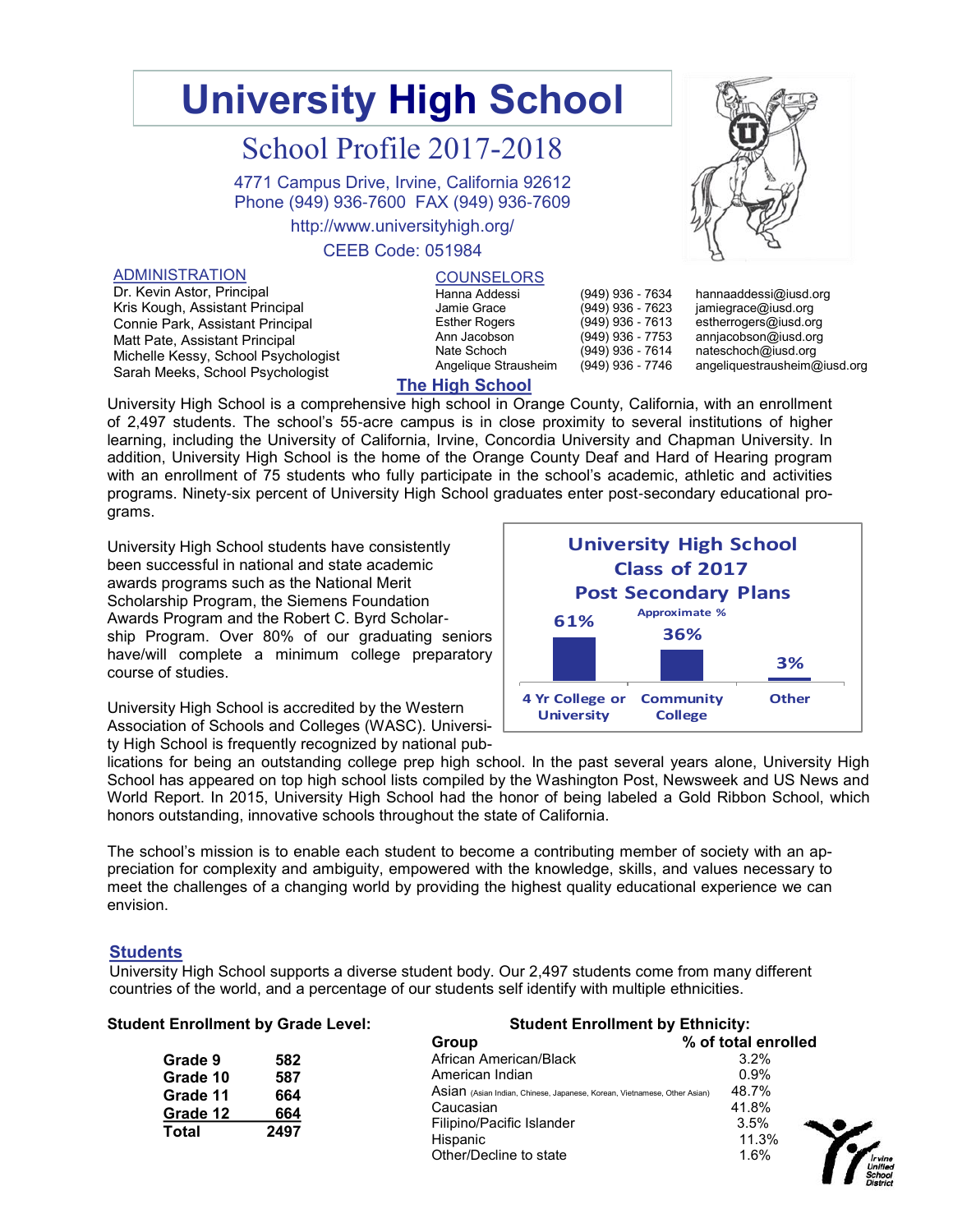## **University High School: Academic Achievement Data**

#### **Advanced Placement exams 2017:**

948 students participated in the AP test program and took 2,255 exams.



| <b>SAT Reasoning Test 2017</b>         |                                 |             |       |  |  |
|----------------------------------------|---------------------------------|-------------|-------|--|--|
| Number of<br><b>Students</b><br>Tested | Critical<br>Reading/<br>Writing | Mathematics | Total |  |  |
| 296                                    | 650                             | 685         | 1333  |  |  |

| <b>SAT Subject Test 2017</b> |                   |      |
|------------------------------|-------------------|------|
| Subject Test                 | # Students tested | Mean |
| Literature                   | 38                | 666  |
| US History                   | 126               | 707  |
| World History                | 8                 | 680  |
| Math 2C                      | 206               | 741  |
| Biology-E                    | 13                | 702  |
| Biology-M                    | 79                | 729  |
| Chemistry                    | 108               | 593  |
| Physics                      | 32                | 755  |
| Chinese w/List.              | 48                | 784  |
| Japanese w/List              | 13                | 766  |
| Korean w/List.               | 13                | 778  |
| Spanish                      | 18                | 637  |

|               |         |              | <b>Advanced Placement Pass Rate 2017</b> |         |              |
|---------------|---------|--------------|------------------------------------------|---------|--------------|
| Subject       | # tests | Pass<br>Rate | Subject                                  | # tests | Pass<br>Rate |
| Art History   | 23      | 100%         | Govt & Poli                              | 111     | 59%          |
| Biology       | 122     | 98%          | Latin                                    | 6       | 100%         |
| Human Geo     | 34      | 85%          | Japanese                                 | 6       | 100%         |
| Calculus AB   | 155     | 100%         | Music Theory                             | 1       | 100%         |
| Calculus BC   | 79      | 100%         | Physics A/B                              | 161     | 97%          |
| Chemistry     | 136     | 95%          | <b>Physics Other</b>                     | 27      | 89%          |
| Chinese       | 39      | 100%         | Psychology                               | 219     | 89%          |
| Comp Sci      | 87      | 99%          | Spanish                                  | 41      | 100%         |
| Econ-Macro    | 160     | 75%          | <b>Statistics</b>                        | 127     | 89%          |
| Econ-Micro    | 10      | 80%          | Studio Art:<br>Drawing                   | 3       | 100%         |
| Eng Lang/Comp | 185     | 96%          | Studio Art: 2D                           | 13      | 100%         |
| Eng Lit/Comp  | 98      | 91%          | <b>US History</b>                        | 225     | 89%          |
| Env. Science  | 155     | 84%          | World History                            | 31      | 100%         |
| Eur. History  |         | 100%         |                                          |         |              |

| <b>ACT High School Profile 2017</b>                                                                                                            |         |      |         |         |           |  |  |
|------------------------------------------------------------------------------------------------------------------------------------------------|---------|------|---------|---------|-----------|--|--|
| Number of<br><b>Students</b><br>Tested                                                                                                         | English | Math | Reading | Science | Composite |  |  |
| 324                                                                                                                                            | 28.6    | 29.5 | 28.2    | 27.8    | 28.7      |  |  |
| ACT results correspond to students taking four or more years of English and three<br>or more years of math, social studies and natural science |         |      |         |         |           |  |  |

| <b>National Merit Scholarship Program</b><br>2016-2017 |               |          |  |  |
|--------------------------------------------------------|---------------|----------|--|--|
| <b>National Merit Competition</b>                      |               |          |  |  |
| Commended                                              | Semi-Finalist | Finalist |  |  |
| 56                                                     | 36            | 32       |  |  |

**Class Rank: By district policy, students are NOT RANKED**.

## **Grade Point Average Computation:**

 $A = 4$  points  $B = 3$  points  $C = 2$  points  $D = 1$  point  $F = 0$  points

In determining Grade Point Average, one point per semester is added for each course taken from Advanced Placement and specific Honors level courses as noted on the transcript.

## **Transcript Data:**

 **Academic GPA:** This represents marks earned during grades 9-12. Excluded are non-college preparatory courses, physical education, athletics, and courses earning a grade of "Pass" or "Credit".

**Total GPA:** This represents marks earned during grades 9-12. Excluded are courses earning a mark of "Pass" or "Credit".

Courses taken at the middle school that are not on the University High School transcript include Algebra 1 or a higher level mathematics course and some Level 1 Foreign Language courses.

**Community Service is not required for graduation**. However, students who complete 25 hours or more of voluntary community service during the school year are eligible to receive a notation on the transcript.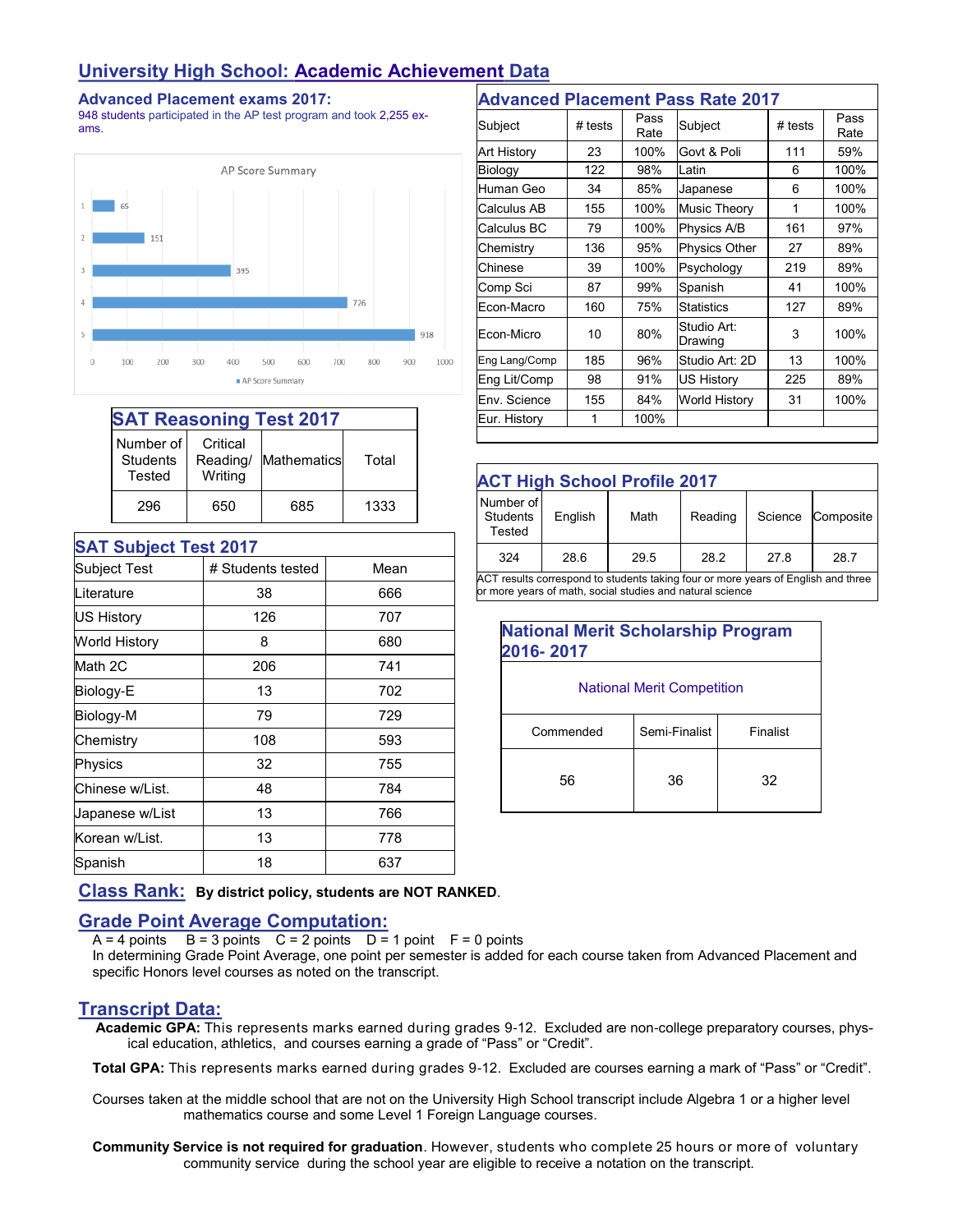## **Academic Honesty and Integrity:**

All students are expected to demonstrate honesty and integrity while in attendance at University High School and each student signs an Academic Honesty Contract. Students are expected to do their own work. This includes test taking, homework, class assignments and the creation of original essays, compositions, term papers and scientific research.

## **University High School: Curriculum**

University High School offers a rigorous academic curriculum. The majority of classes are offered at the College Preparatory level. Students who meet course prerequisites may enroll in *Honors and Advanced Placement courses.* There are six class periods during the regular school day. An optional seventh class is available for students who participate in Drama, Music, Leadership, Journalism, and Yearbook/Photojournalism. The Irvine Unified School District's minimum credit requirements for high school graduation are listed below.

| English*                                    | 40 | <b>Science</b>    | 20 | World Language or<br><b>Visual/Performing</b><br>Arts | 10 | <b>Physical Education</b>         | 20  |
|---------------------------------------------|----|-------------------|----|-------------------------------------------------------|----|-----------------------------------|-----|
| <b>Mathematics</b><br>(Algebra 1 or higher) | 20 | Social Science 30 |    | Health                                                | 5  | Additional courses & electives 70 |     |
|                                             |    |                   |    |                                                       |    | Total                             | 215 |

\*10 credits of ELA 1 and 10 credits of ELA 2 will count towards English for graduation

## **College Preparatory (CP) Course Offerings by Subject Area:**

**We offer 8 year long Honors/Enhanced courses and 23 Advance Placement courses.** Courses indicated with an asterisk \* receive an extra point in the grade point average calculation. Students taking these courses during the 10th, 11th, or 12th grades will be awarded bonus points by the University of California (UC): i.e. A=5, B=4, C=3.

#### **English**

English 1 English 1 Honors English 2 English 2 Honors English 3 \***AP English Language** English 4 \***AP English Lit and Composition** Contemporary Literature **Communications** Speech & Debate College Prep. Comp. (only offered in summer) Creative Writing Beg. Journalism Adv. Journalism **Science** Earth Systems Science

Biology Honors Biology Marine Science Anatomy and Physiology \***AP Biology** Chemistry \***Honors Chemistry** \***AP Chemistry \*AP Environmental Science** Physics \***AP Physics B** Principles of Engineering Intro to Engineering

#### **Mathematics**

Algebra 1AB/Math IAB Algebra 1CD/Math 1CD Math 1 (Offered as of 15-16) Algebra 1 (Not offered as of 15-16) Principles of Geom. (Not offered as of 15-16) Geometry (Not offered as of 15-16) Honors Geometry (Not offered as of 15-16) Math II (Offered as of 16-17) Enhanced Math II (Offered as of 16-17) Mobile App Development Business Math Int. Algebra (Not offered as of 17-18) Algebra 2 (Not offered as of 17-18) Honors Algebra 2 (Not offered as of 17-18)

Math III (Offered as of 17-18) **\*Enhanced Math III (Offered as of 17-18)** Functions, Statistics & Trig. Pre-Calculus \***Honors Pre-Calculus**  \***AP Statistics** \***AP Calculus AB** \***AP Calculus BC** \***AP Computer Science Social Science** Global Perspectives Global Perspectives Honors United States History \***AP United States History** Political Science \***AP Political Science** Economics \***AP Macro Economics \*AP Human Geography (Not offered 17-18)** World History **\*AP World History** Psychology **\*AP Psychology** The American Experience World Religions **World Languages** Chinese 1 Chinese 2 Chinese 3 \***Chinese 4**  \***AP Chinese** French 1 French 2 French 3 Latin 1 Latin 2 Latin 3 \***Latin 4**  \***AP Latin** Spanish 1 Spanish 2 Spanish 3 \***Spanish 4**  \***AP Spanish**

 **\*AP Spanish Lit**

 American Sign Language I American Sign Language II

#### **Visual Arts**

Art Studio Advanced Studio Art **\*AP Studio: Art Drawing** \***AP Art History** Beg. Ceramics Int. Ceramics Adv. Ceramics Graphic Design Adv. Graphic Design **\*AP Studio Art: 2D Design** Visual Imagery Adv. Visual Imagery Video Production Adv. Video Production Art of Fashion Photojournalism **Performing Arts** Dance Technique I Dance Technique II Dance Production UHS Choir Bella Canta Madrigal Singers Music Technology Drama I Drama 2 Adv. Drama Adv. Theatre Production Tech Theater Adv. Tech Theater Concert Band Symphonic Band Wind Ensemble Jazz Ensemble Concert Orchestra Philharmonic Orchestra Symphonic Orchestra String Orchestra **\*AP Music Theory Business** Virtual Enterprise